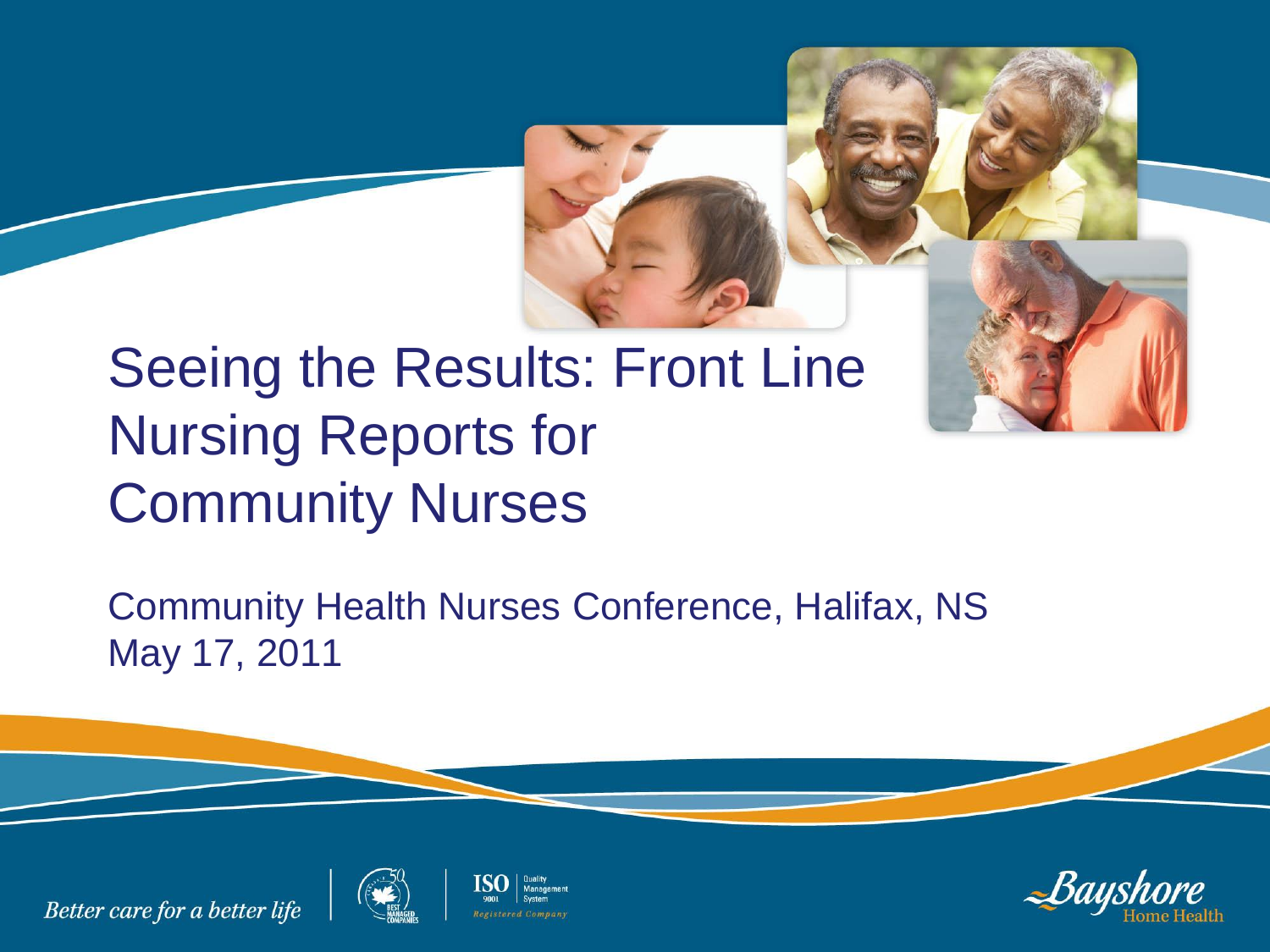#### **Presenter**

# **Katherine Grant-Brown**

- Clinical Practice Leader -Skin Health & Wound Care, VAD
- RN, BScN, CVAA©, IIWCC
- [kgbrown@bayshore.ca](mailto:kgbrown@bayshore.ca)

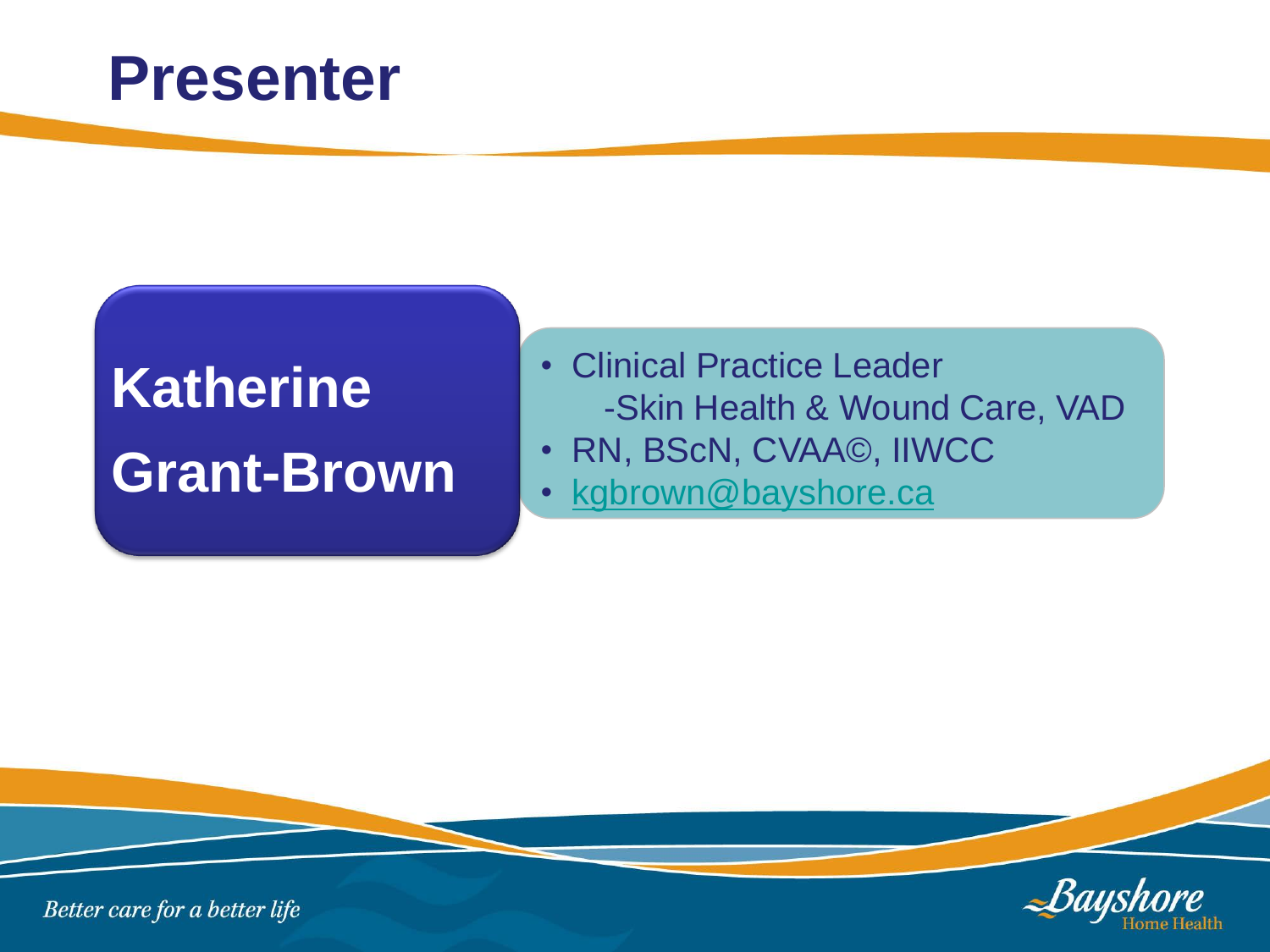To provide an overview of early lessons learned in the development and implementation of our electronic Front Line Nursing Report at Bayshore Home Health.

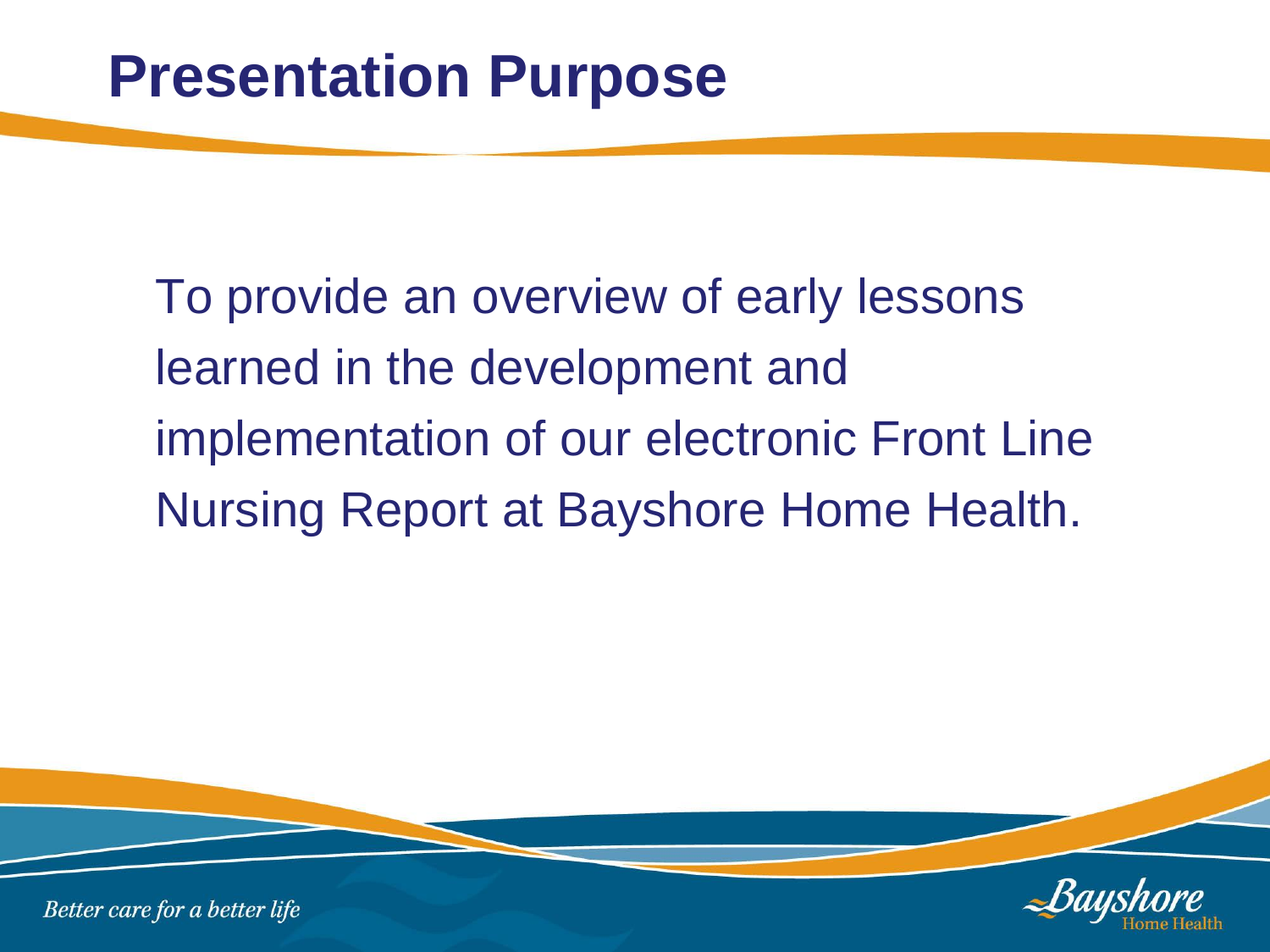

#### Who we are

Wound Care Today

From the Literature

Development and Implementation

Lessons learned

Future direction / Summary

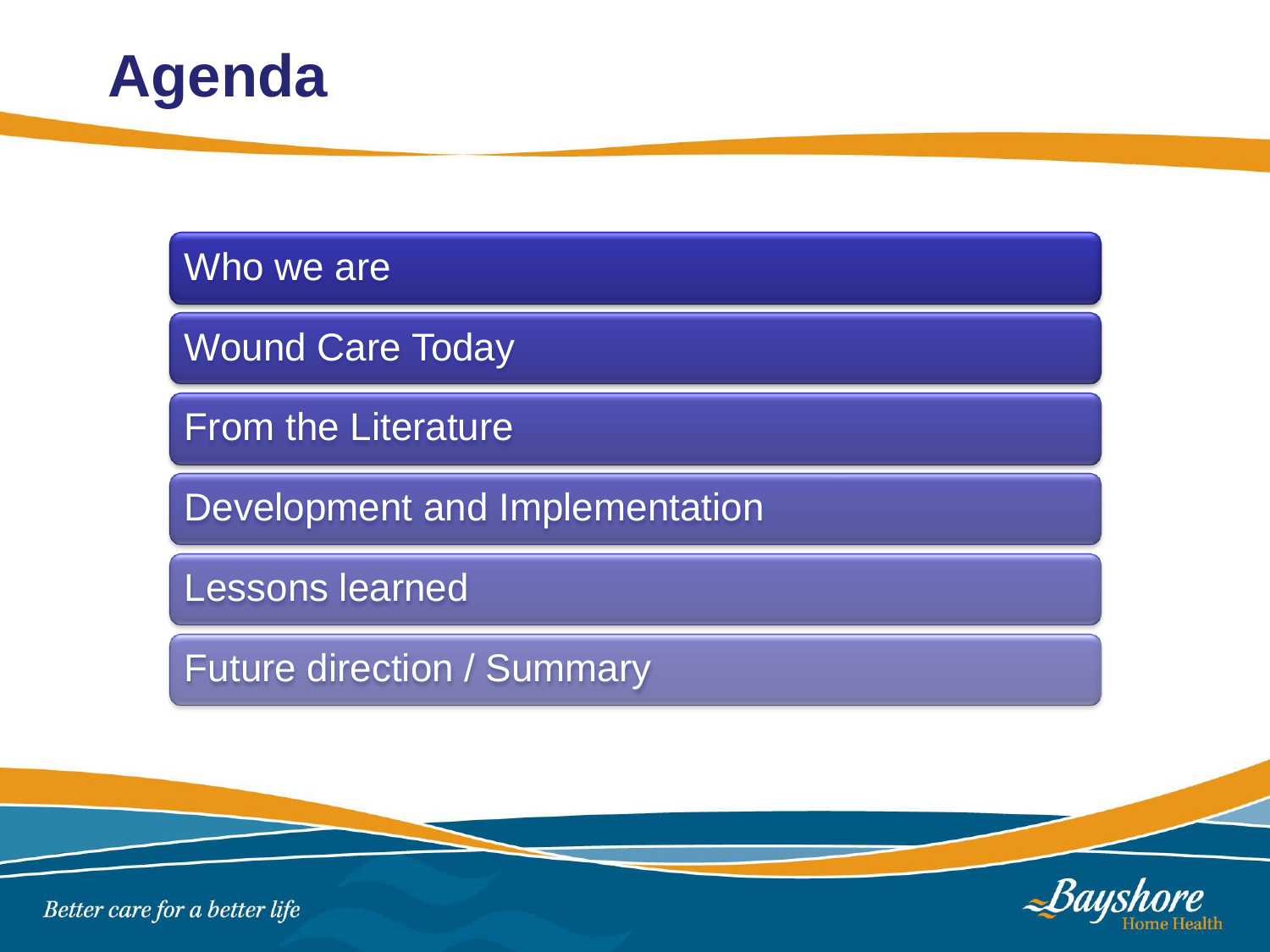#### **Bayshore Home Health**

Established in 1966 Bayshore is Canada's largest provider of home and community health care services

100% Canadian owned

Over 50 Branches, 25 Community Care Clinics, 2 dialysis clinics, Bayshore Specialty Rx

9,000 employees

One of Canada's 50 Best Managed Companies

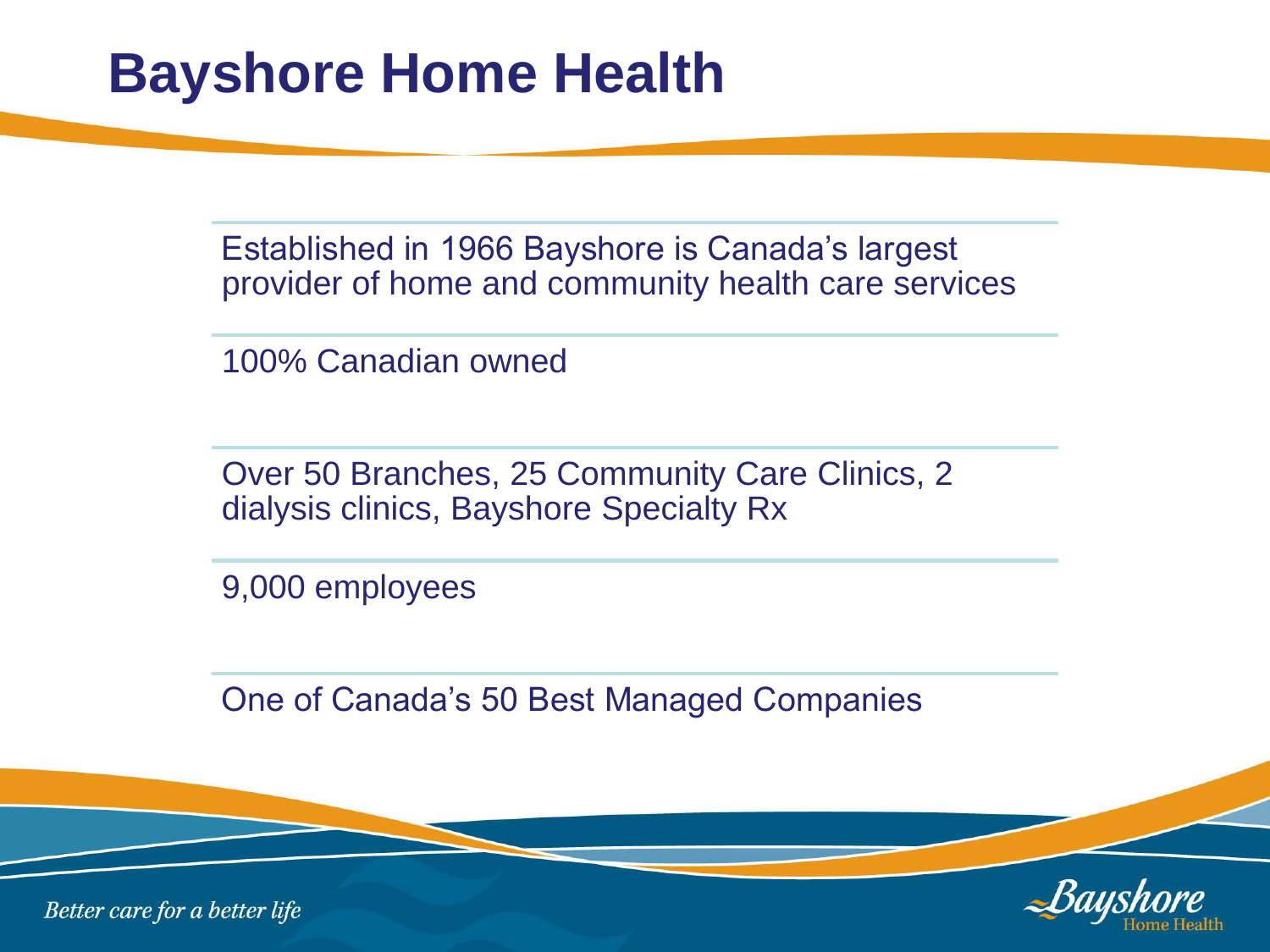#### **Branch Locations**

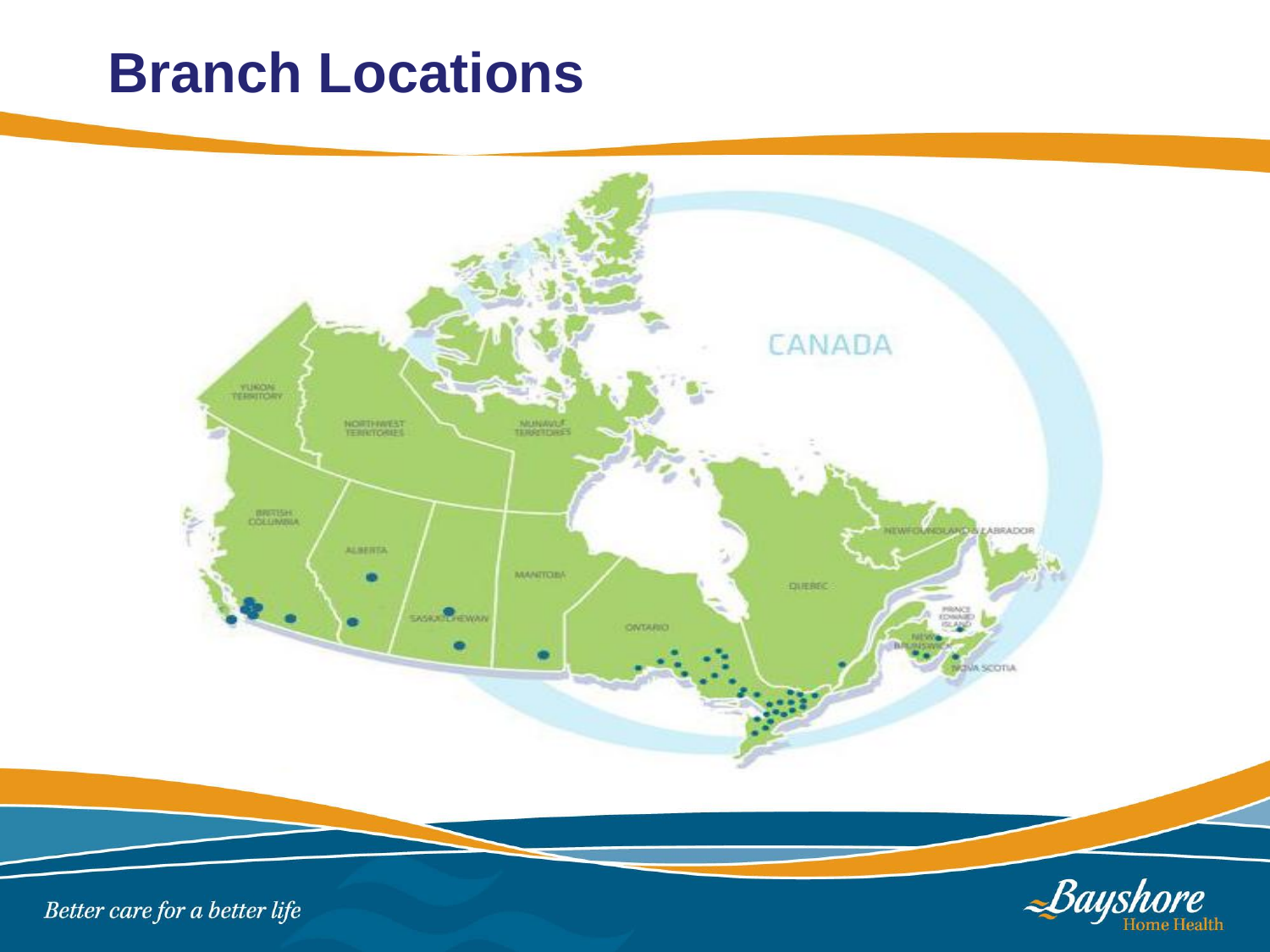#### **Community Care Clinics**



**Home Health**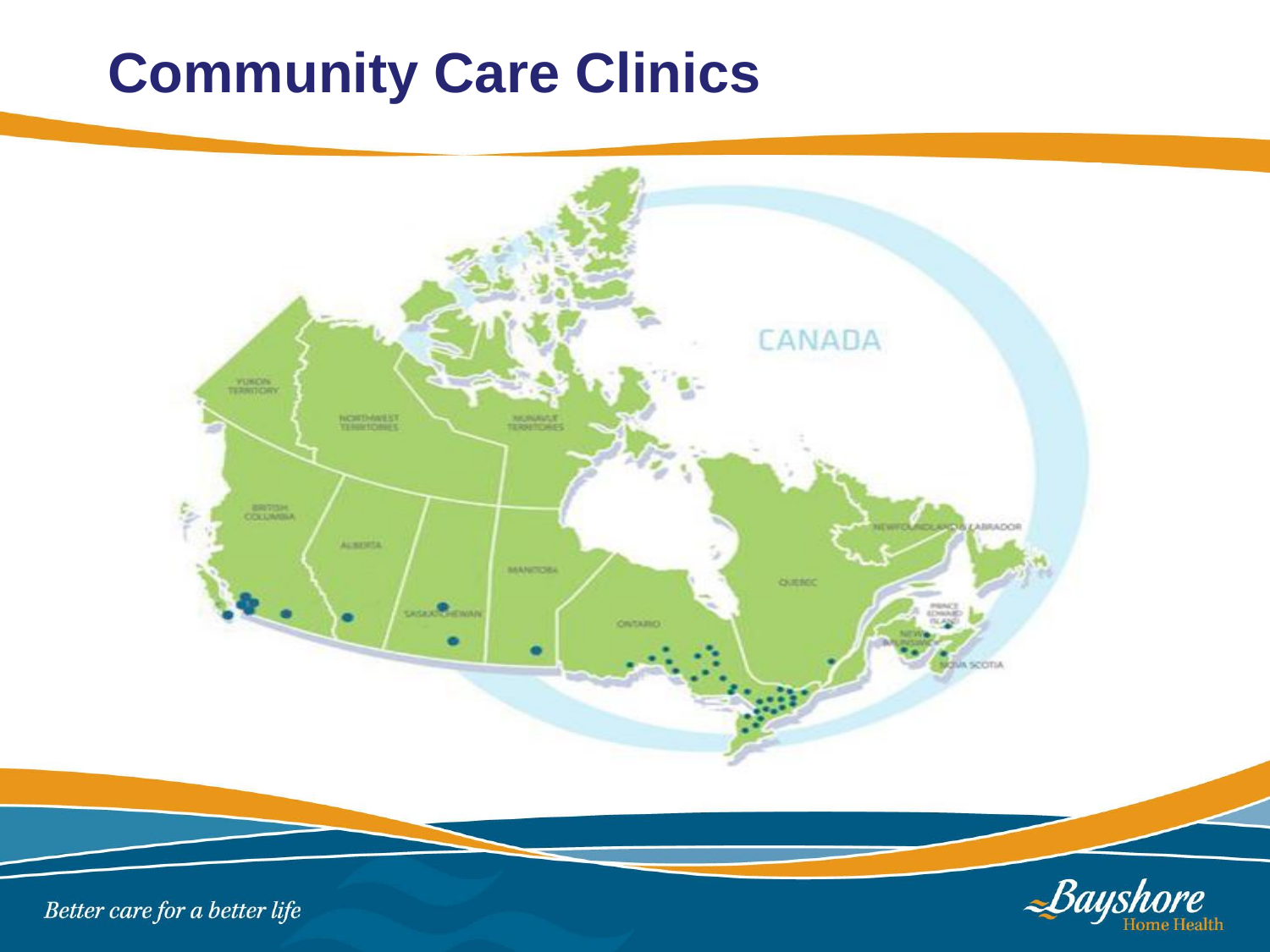Wound care within Ontario community care represents:

- **40%** of home care services
- **50%** of home care budgets

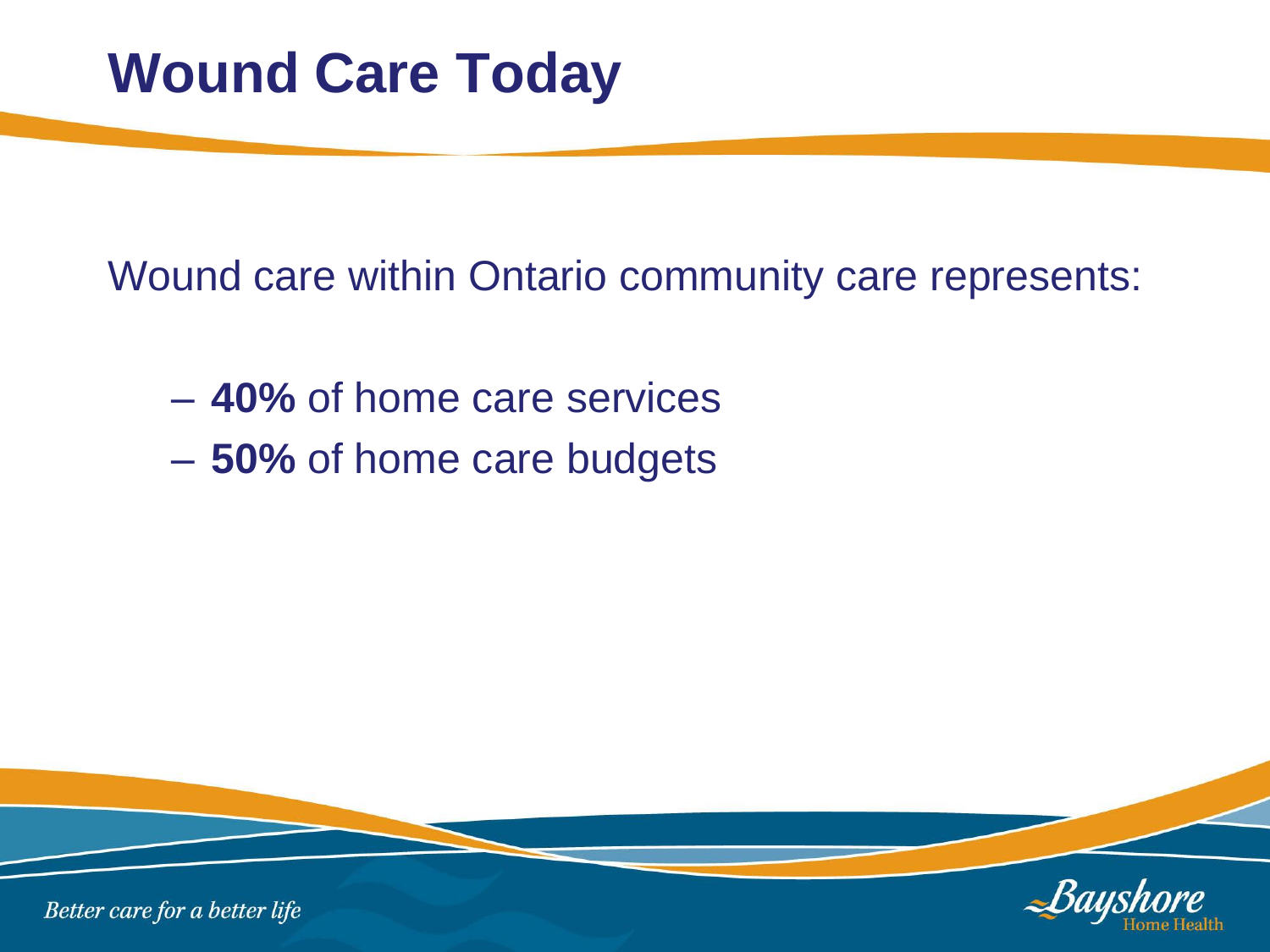## **From the Literature**

Health sensitive outcome are those that:

- are relevant
- health status change that occurs over time
- based on nurses' scope and domain of practice
- there is empirical evidence linking nursing inputs and interventions to the outcomes
- individual nurses are held **accountable** for

(Doran, 2003; Hill, 1999)

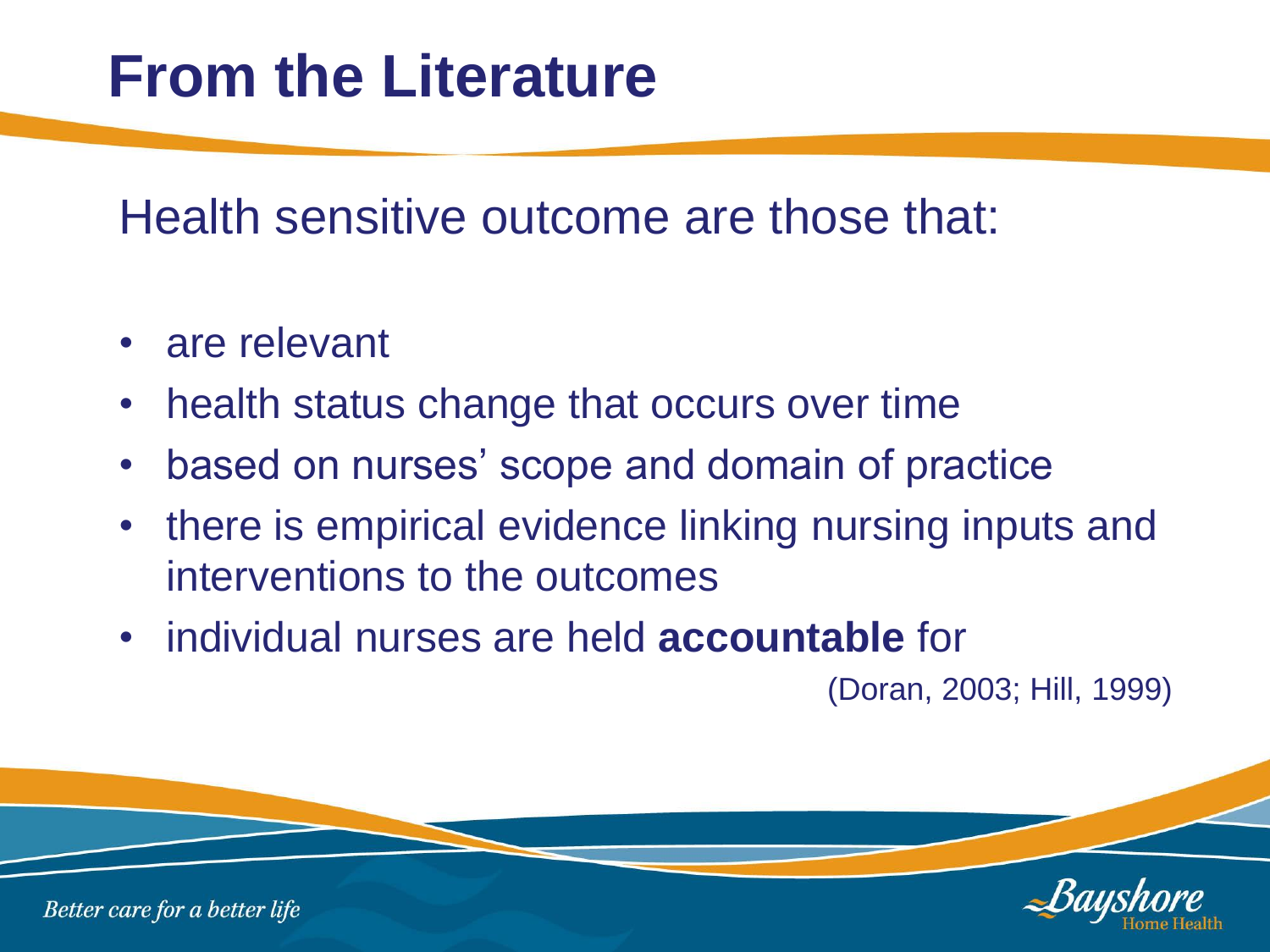Information and Communication Technologies are seen as useful to clinicians if:

- Perceived as useful to the care provided
- Easy to use
- Perceived as important to influential peers
- Perceived important to organization

(ZHANG, COCOSILA, ARCHER, 2010)

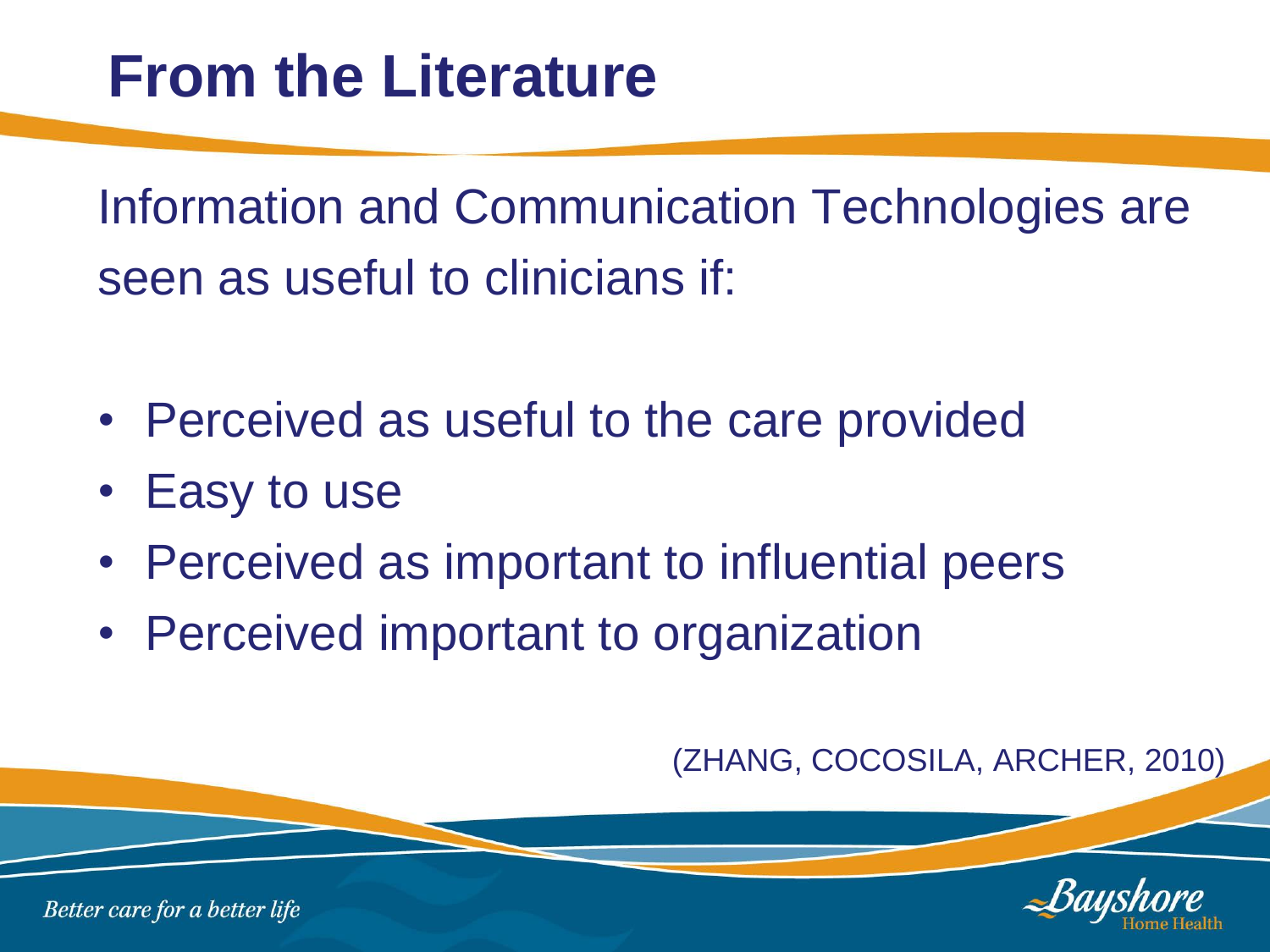#### **Project Overview**

**Need:** Measurement and reporting of client progress towards wound healing.

**Project Goal:** Development of an electronic, front line nursing report for continuous evaluation of patient's progress towards outcome goals.

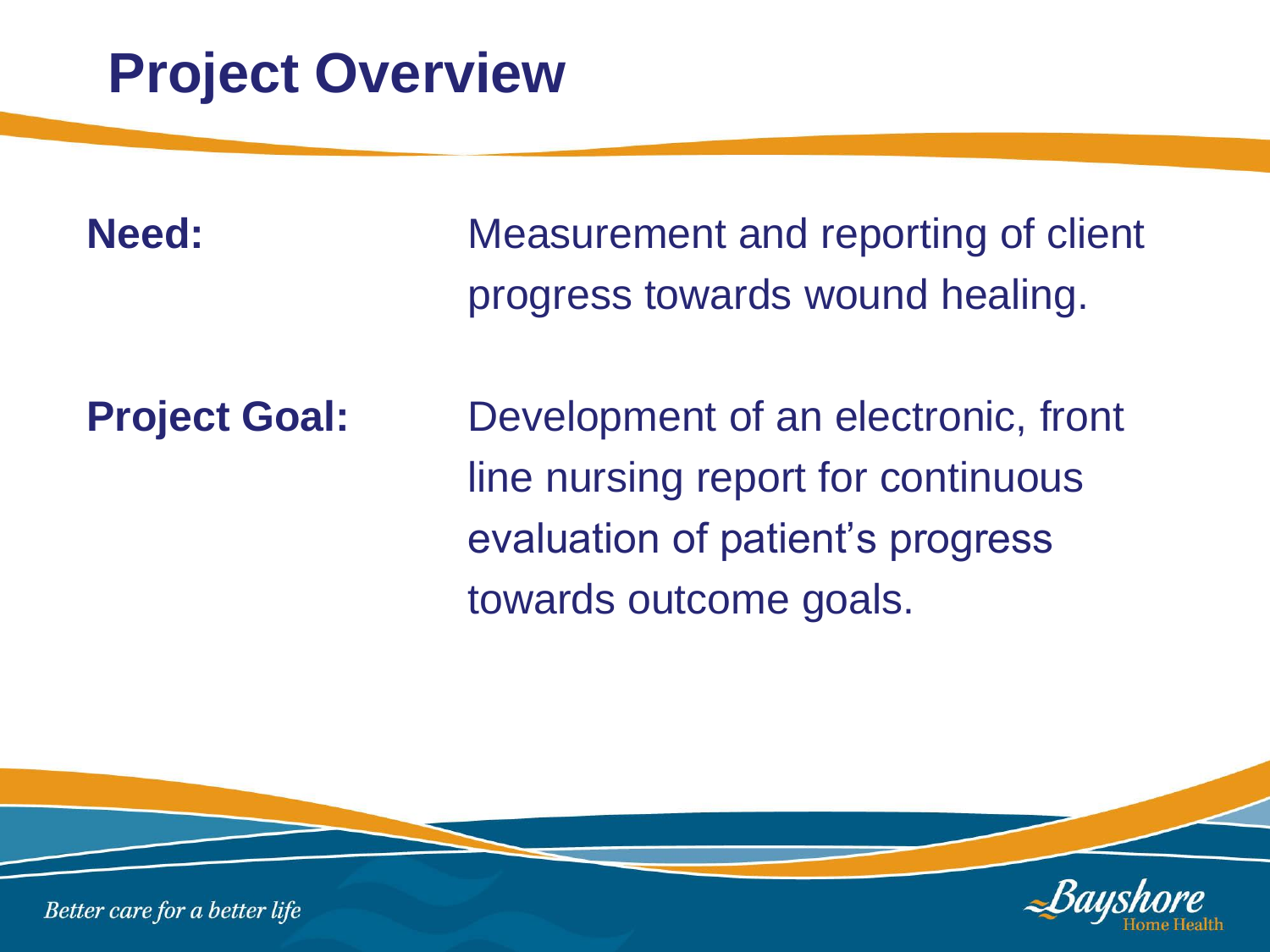#### **A Piece of the Puzzle**

- The Front Line Nursing Report is part of Bayshore's transformation of home care under its Optimacura™ Clinical Management System.
- This initiative includes the use of portable and secure devices that allow clinicians to access a longitudinal electronic health record repository, including, physician orders, clinical decision supports including HOBIC), care plans and documentation tools.

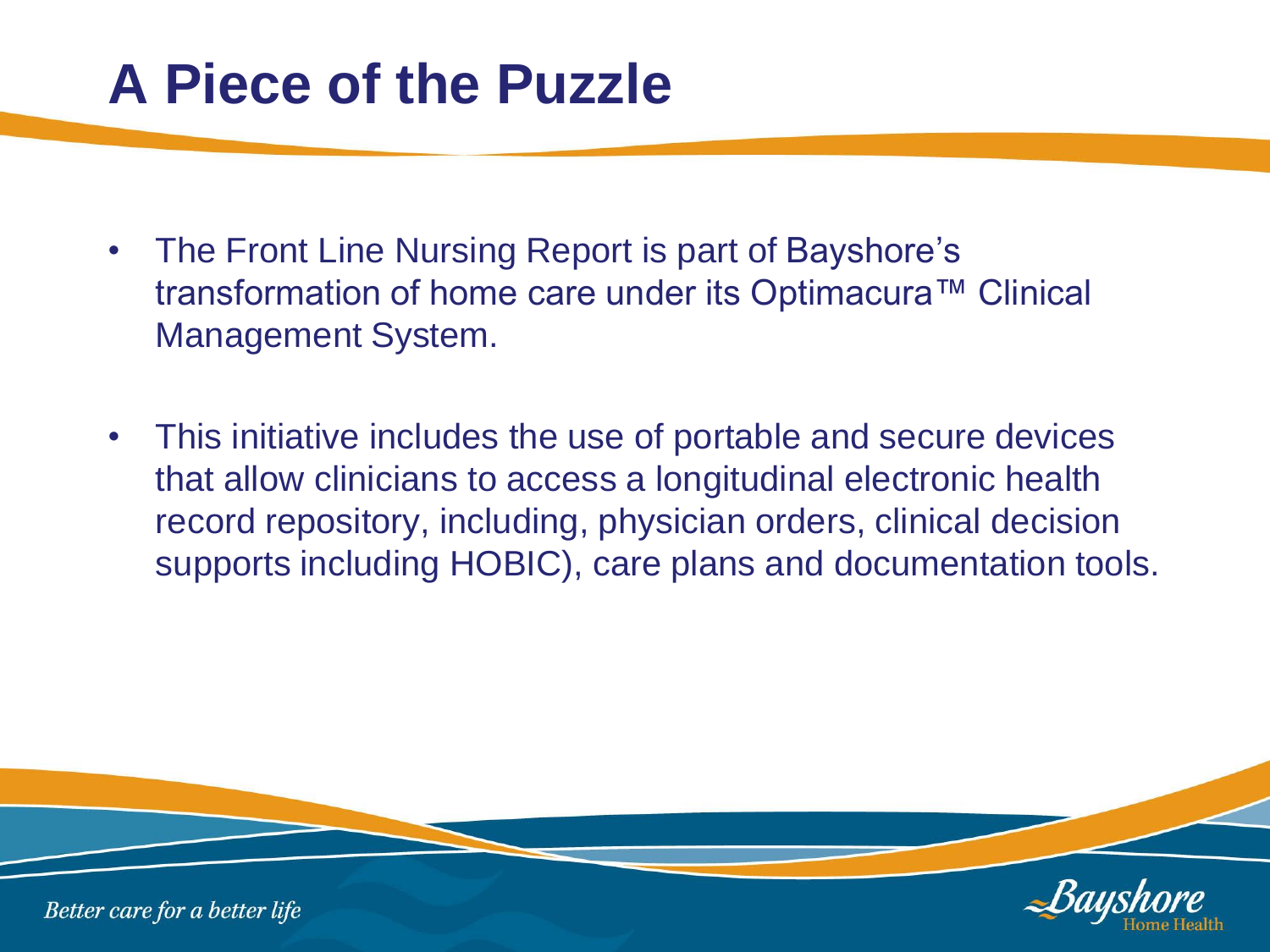#### Step 1 – Indicator Selection

- Determine what you wish to measure
	- Mix of leading and lagging indicators
	- Include clinicians in this process
	- Funder requirements

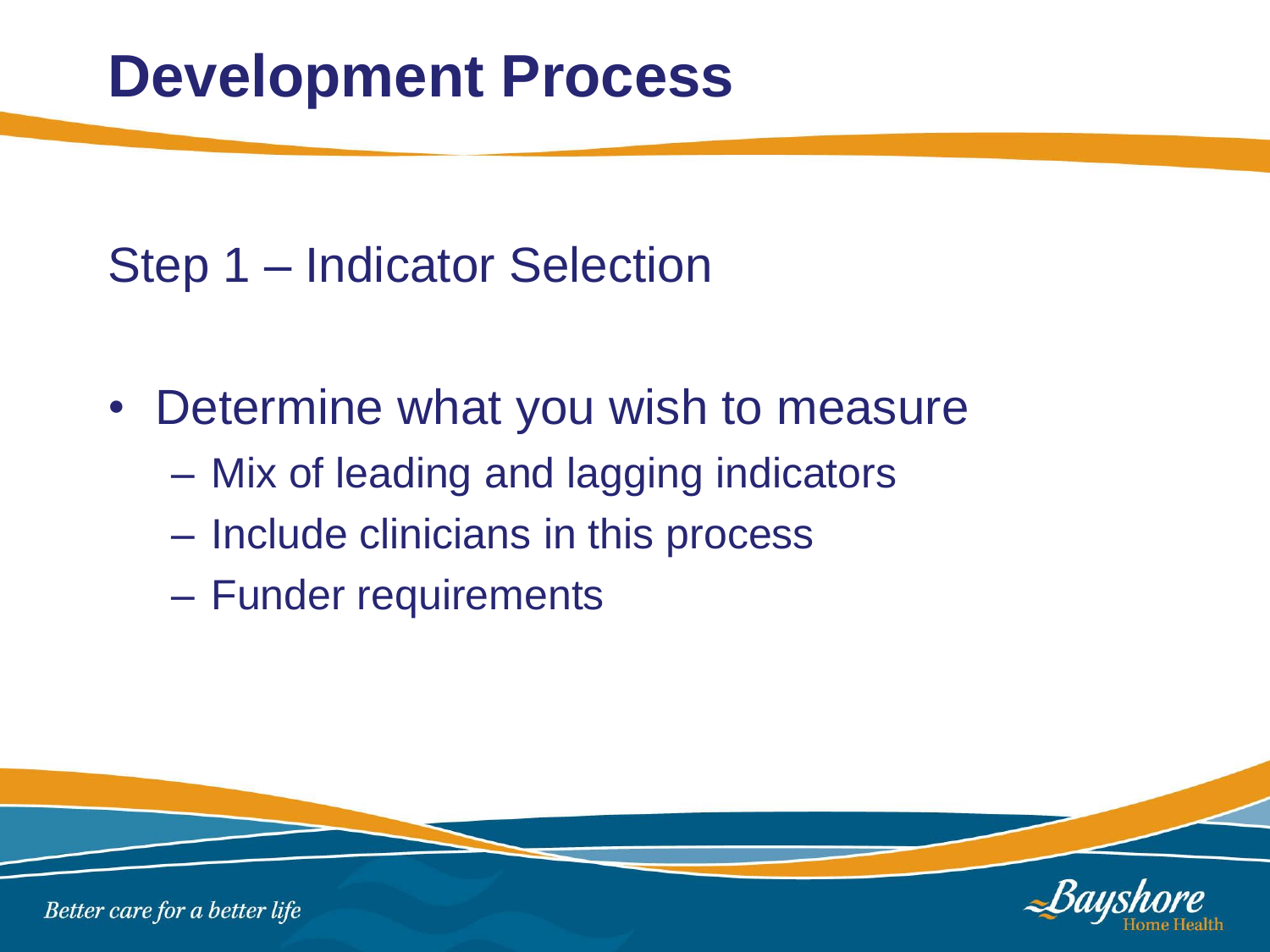Step 1 – % of wound closure (healing)

- % of wound closure (healing)
	- Lagging indicator
	- Clinician supported
	- Meets funder requirements

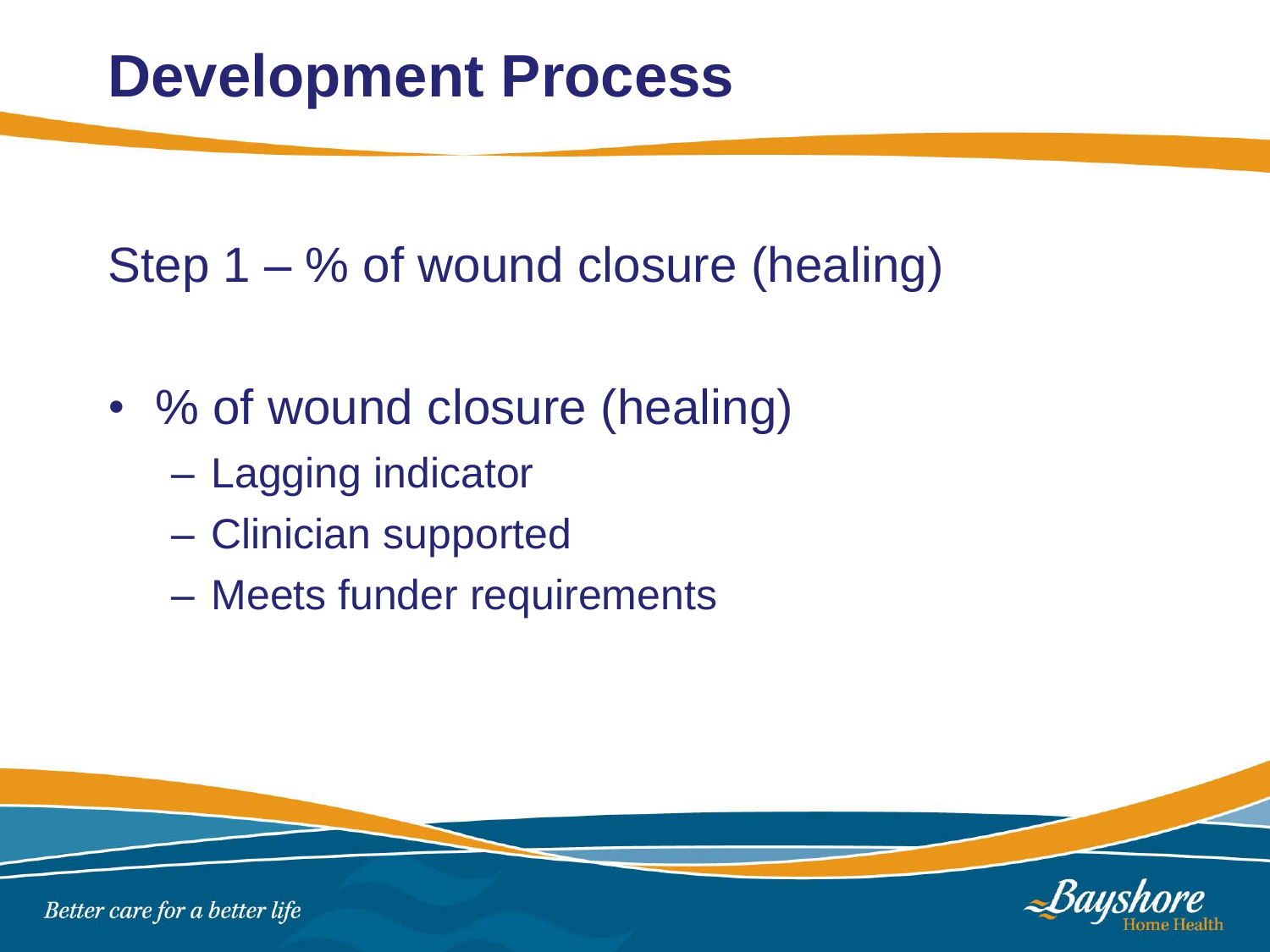#### Step 2 – Data Collection

- Establish clear process for collection
	- Audit documentation
	- Mentorship/ongoing education
	- Reminder system

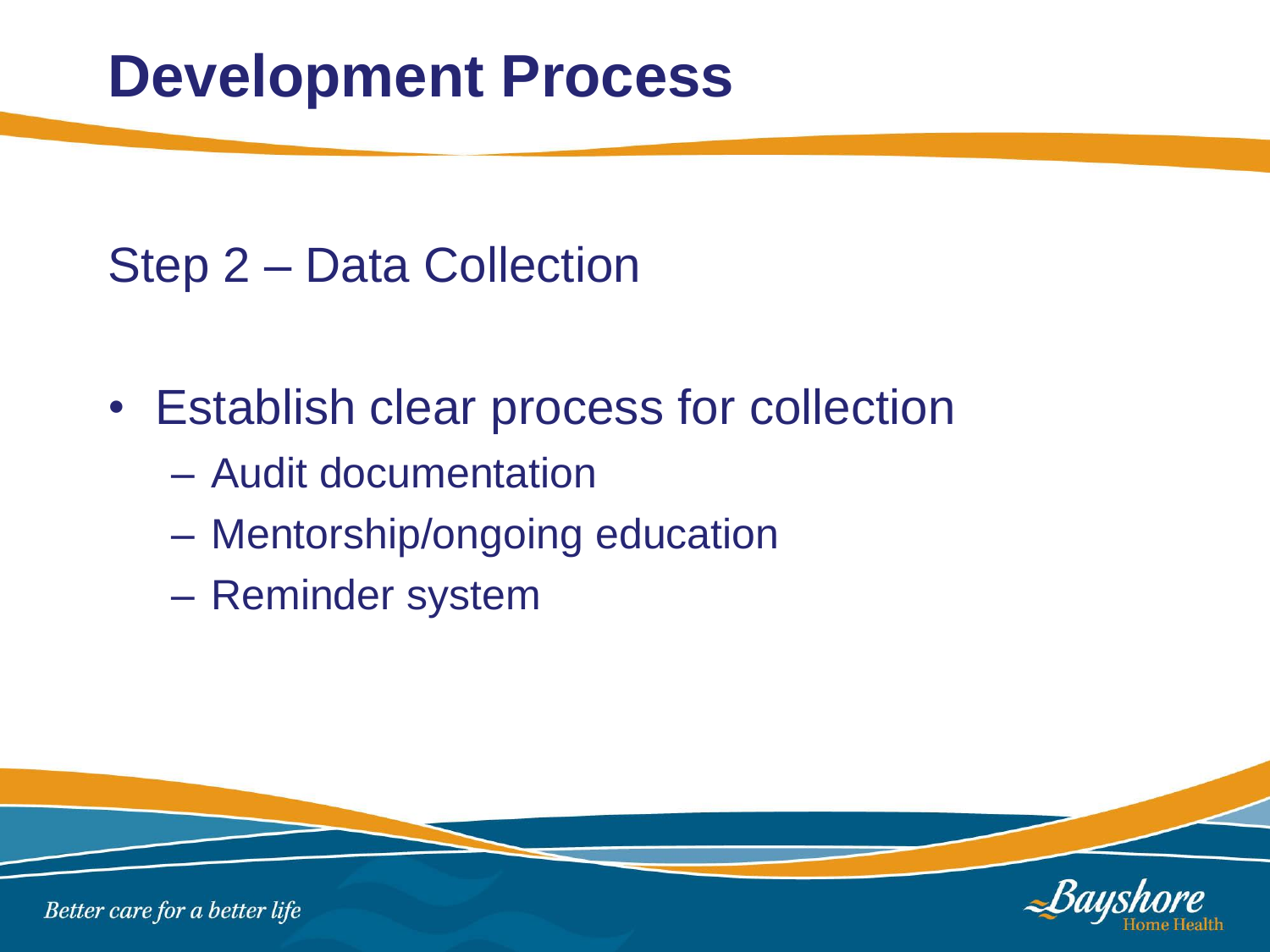Step 3 – System Design/Data Storage

- Design a system to run reports off cleanly stored data
	- Clear messaging to the system is critical
	- Data is pulled easily based on storage

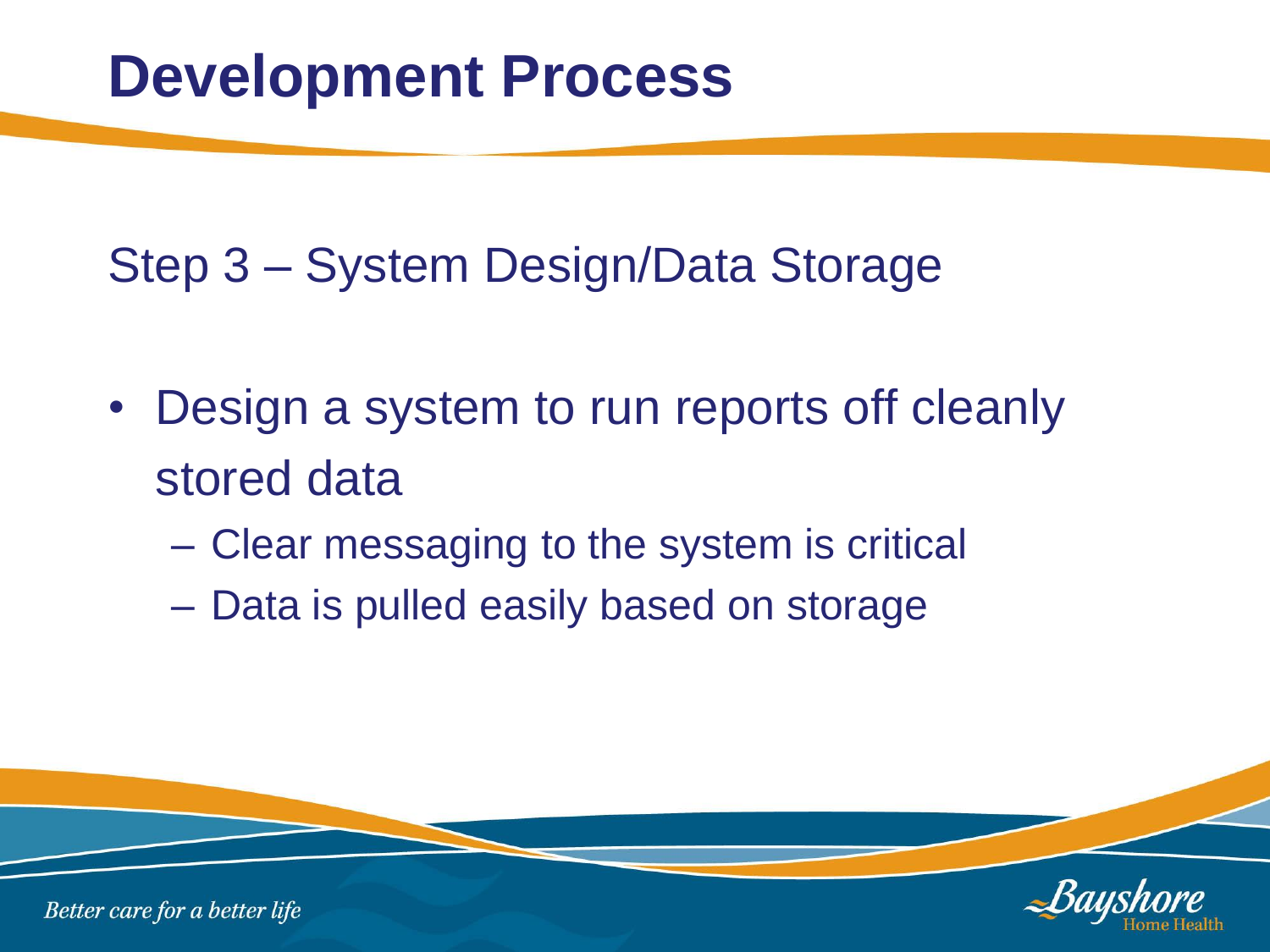#### Step 4 – Report Running

- Separate reporting system is critical
	- Data stored differently
	- Doesn't slow the system down

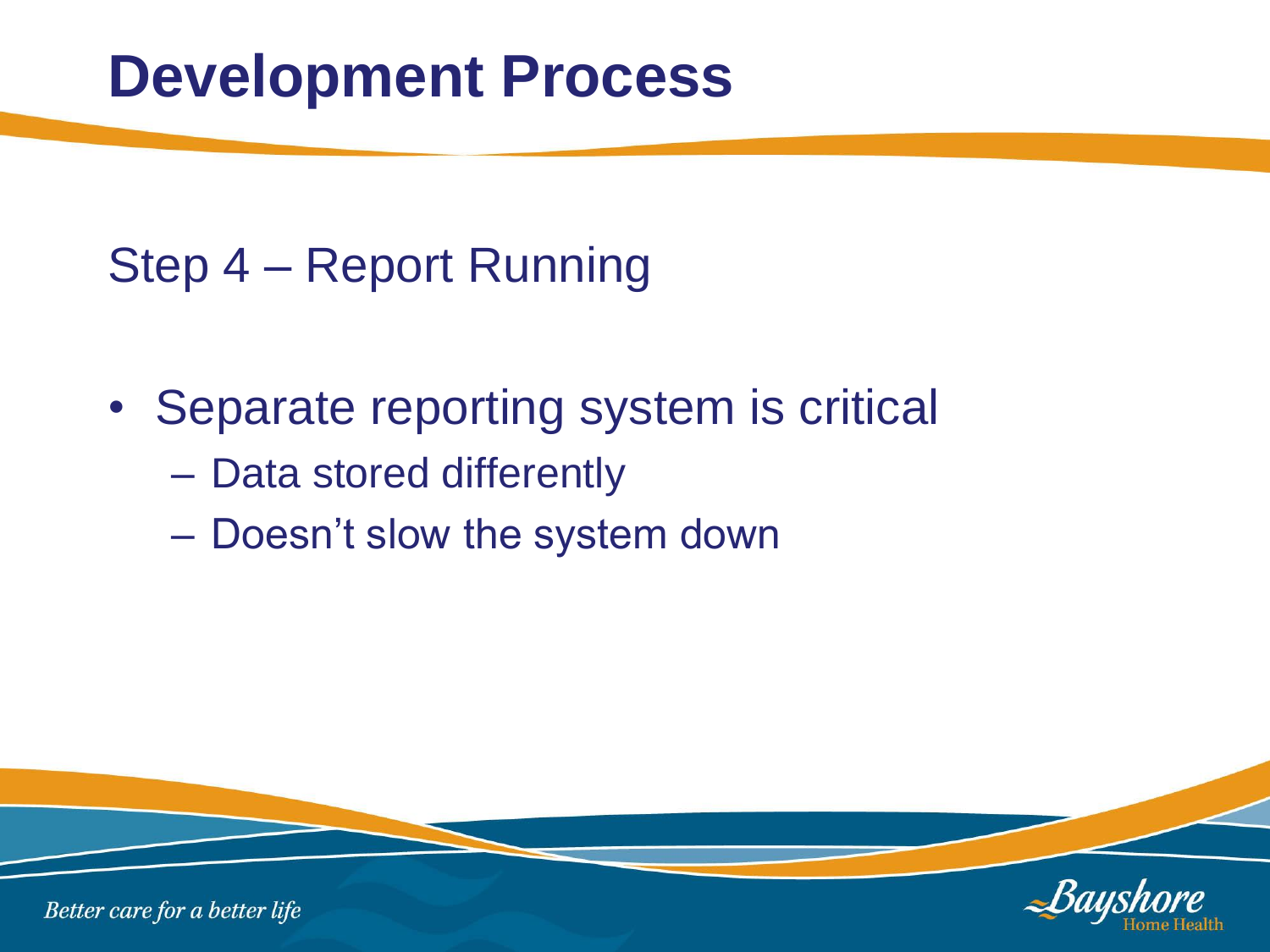#### Step 5 – Data Quality Review

- Review the report before publishing
	- Clinicians and analysts review reports for accuracy and utility
	- Is the correct information being pulled into the report
	- Integration of clinicians feedback into next generation reporting

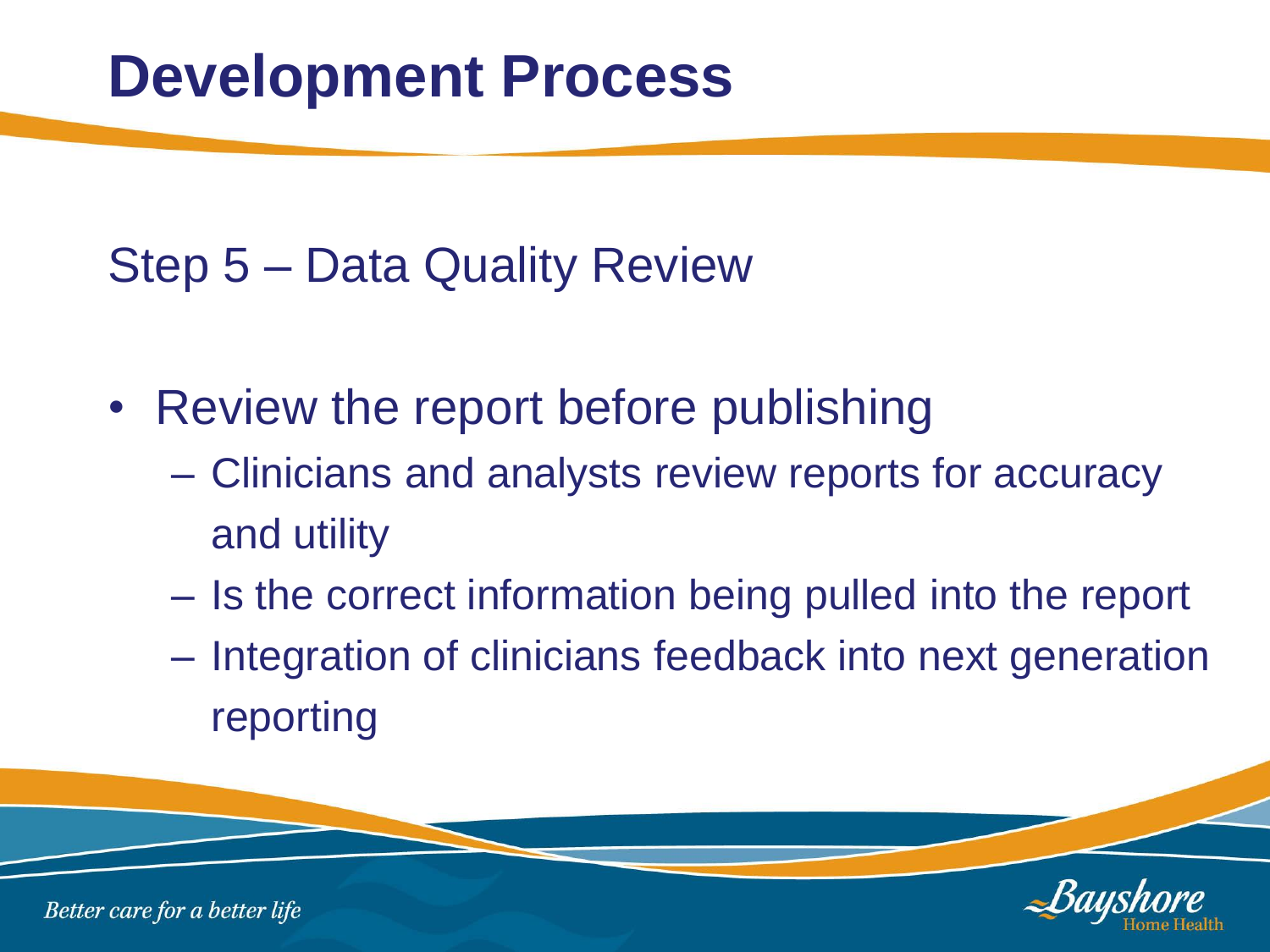Step 6 – Review published indicator data

- Reports distributed to clinicians
	- Education provided
	- Reports reviewed at monthly team meetings
	- Dialogue encouraged between peers and developers
	- Feedback always welcome

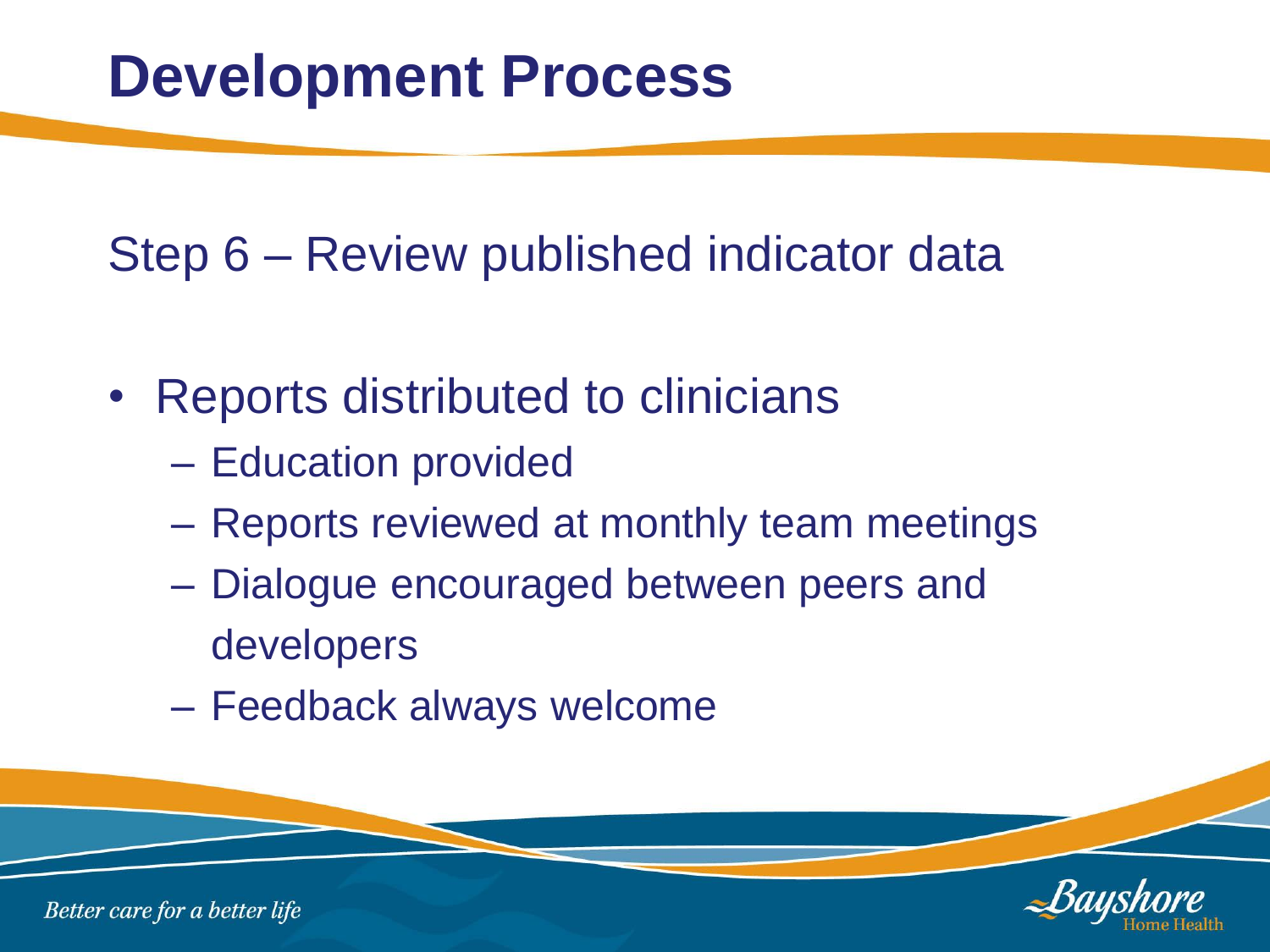### **Lessons Learned: IS Department**

- 1. Include clinicians in indicator selection process
- 2. Build data quality reviews into your project plan
	- Clarify what system rules will reject data from a report

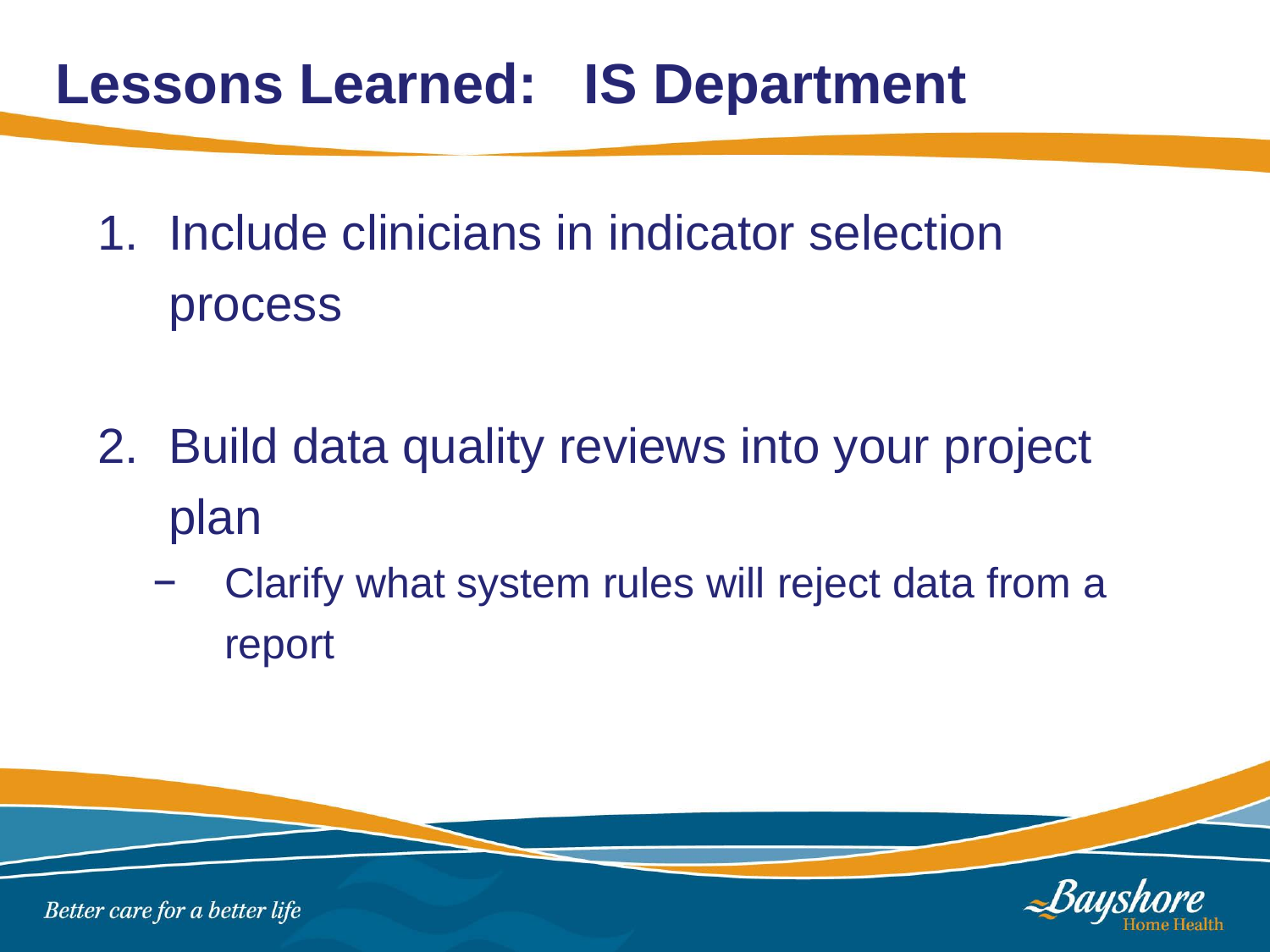### **Lessons Learned: IS Department**

- 3. The computer isn't smart; choose your system wisely
	- Data must be stored cleanly
- 4. Ensure data elements required are being collected
	- Determine prior to building system that metrics allow proactive change

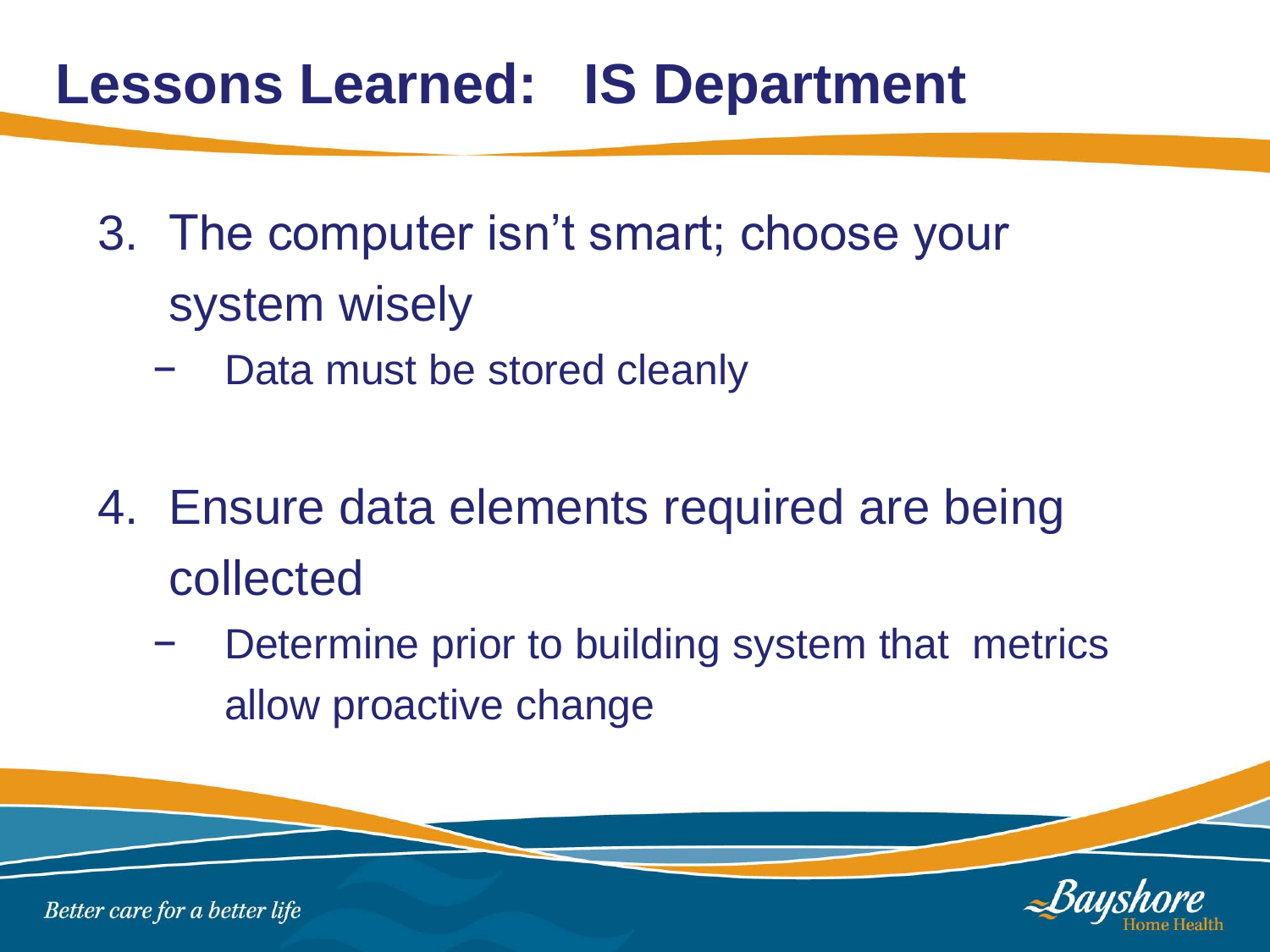As a organization what is your greatest fear in introducing and leading change to your Nurses and Unregulated Care Providers?

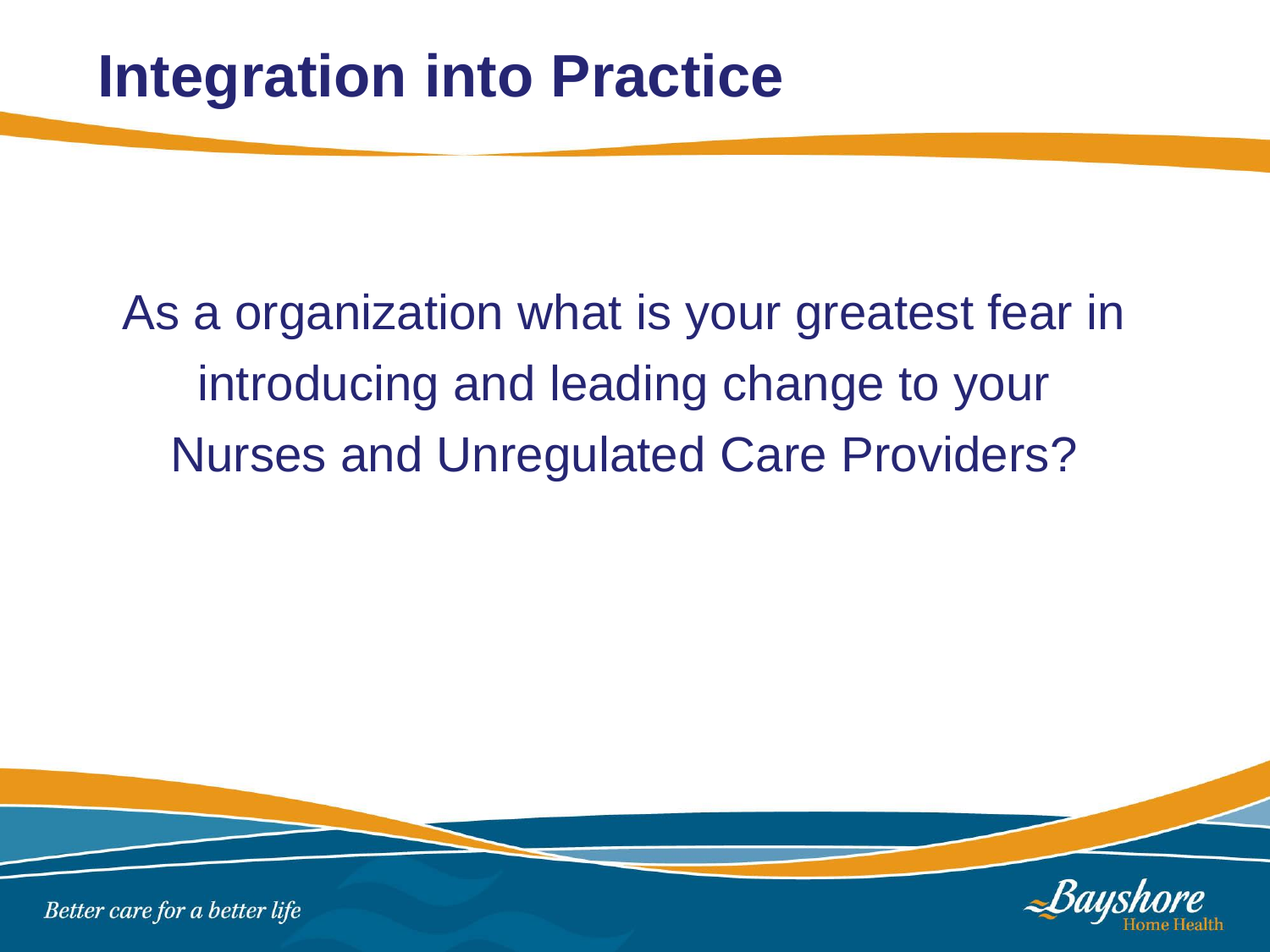# **Change vs. Transition**

It isn't the change that does you in, it's the transition.

- Change is situational
	- The move to a new site, reorganization of roles on the team, shift to outcome based clinical practice
- Transition is psychological
	- The 3 phase process that people go through as they internalize and come to terms with the details of the new situation that the change brings about.

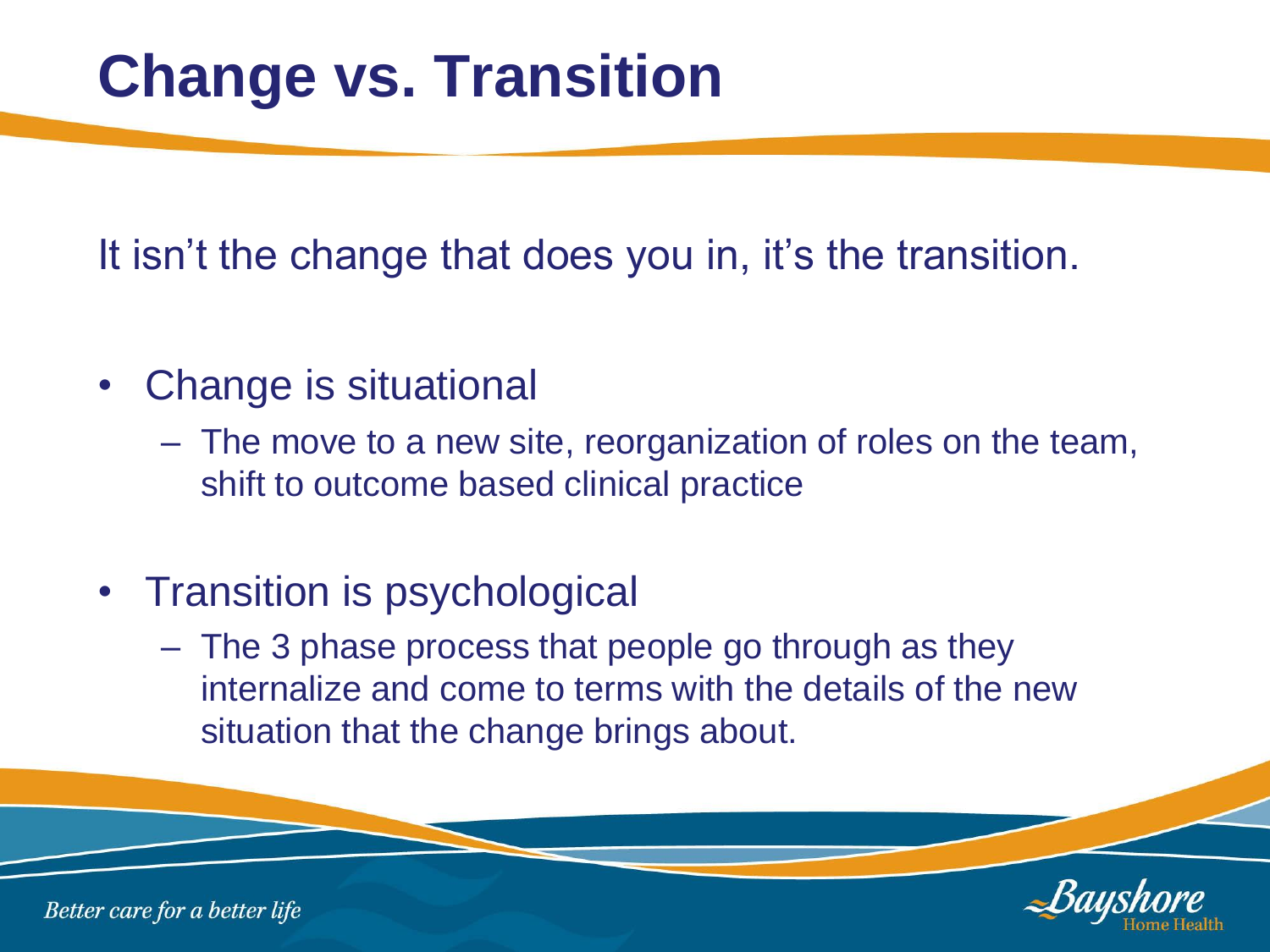# **Implementation Results**



Clinical documentation consistency

Interdisciplinary team communication

Consistency in best practices

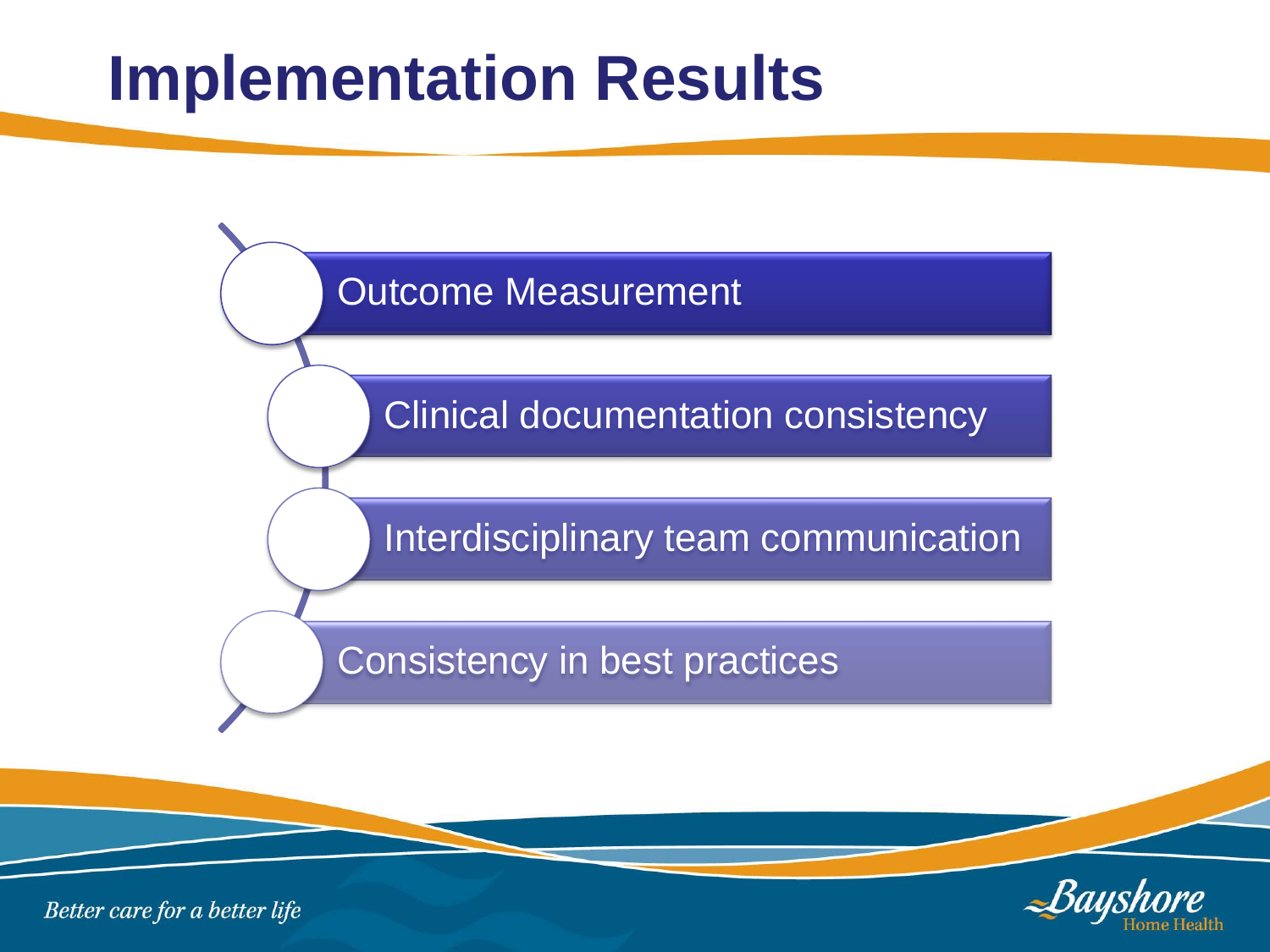#### **Successes:**

*"We see improved continuity of care between clinicians.*"

*"We can see the % of healing/deterioration and if we are making a difference."*

*"It gives accountability to our care… it is constantly reassessed."*

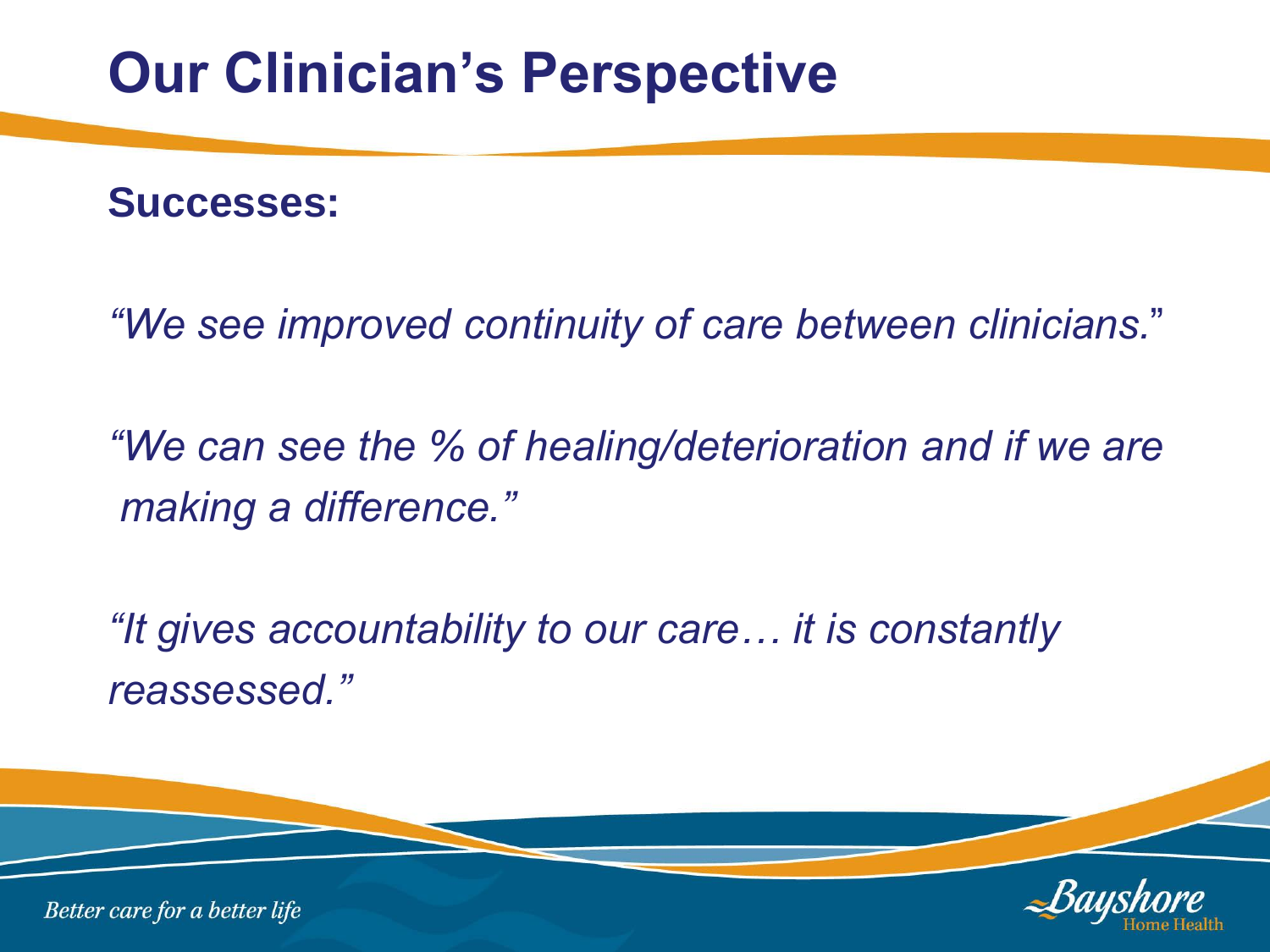#### **Successes:**

*"Supports discussion with peers…to reflect back on what worked and what didn't for a client."*

*"Review of the data is an opportunity to involve long term/reoccurring clients in their care.*"

*"It is a trigger to revisit our plan of care if not progressing."*

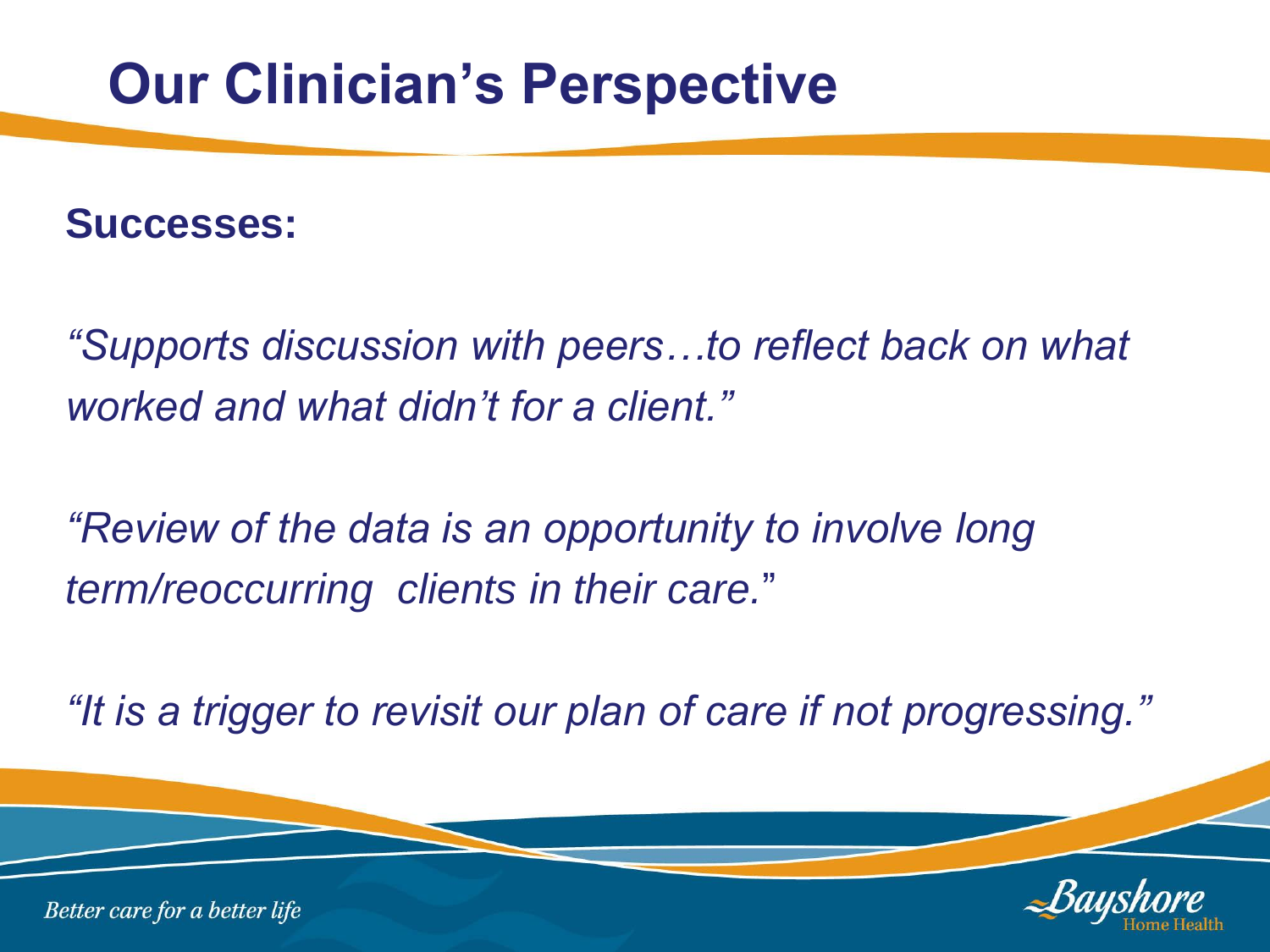#### **Challenges:**

*"Not all nurses document to the same standards …incomplete forms result in poor reports"*

*"The report does not show all the issues that are affecting that client."*

*"Tablet functionality; reliability of device."*

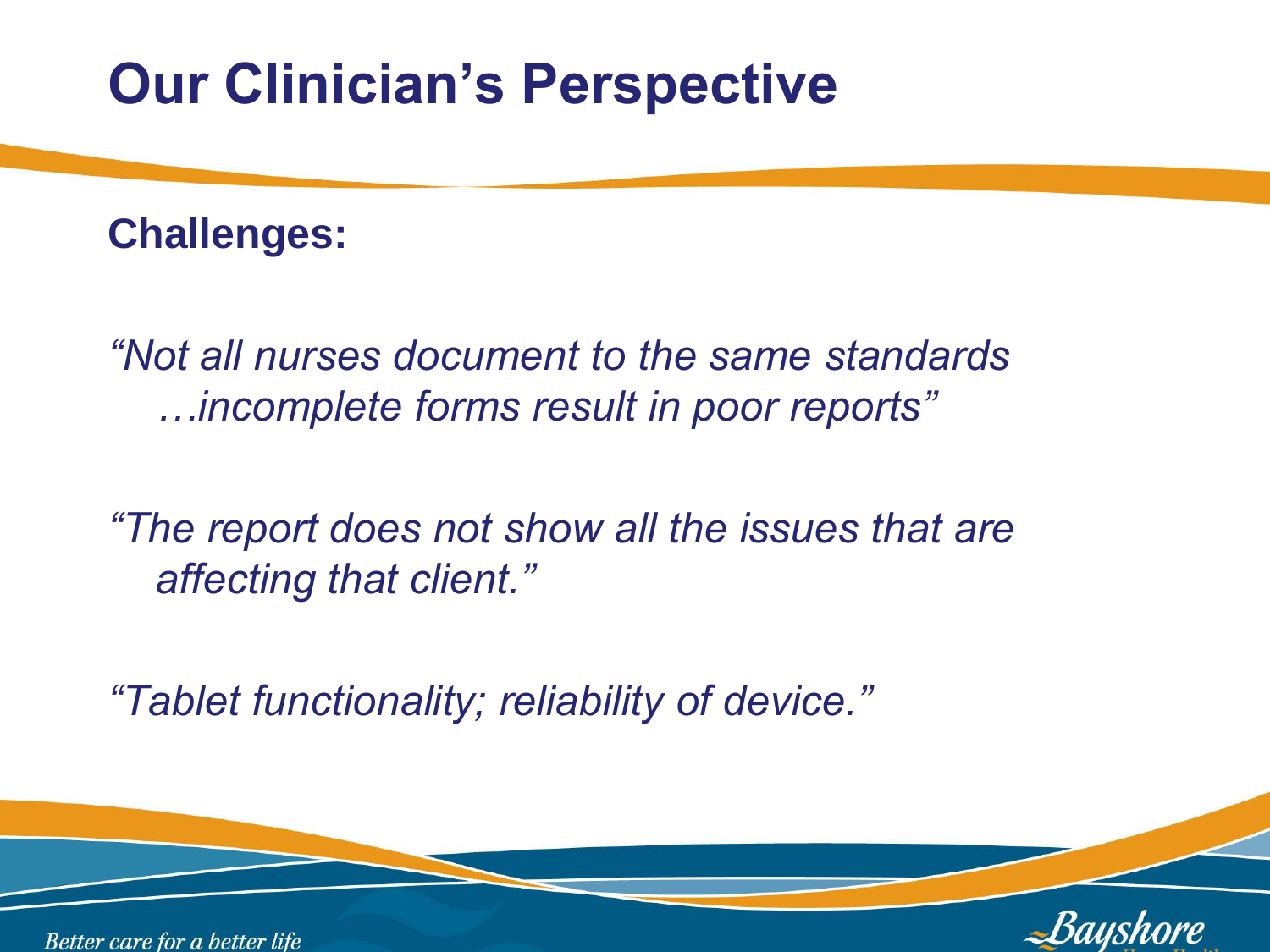#### **Challenges:**

*"Variance in wound measuring styles between nurses can skew data."*

*"Tablet functionality; reliability of device."*

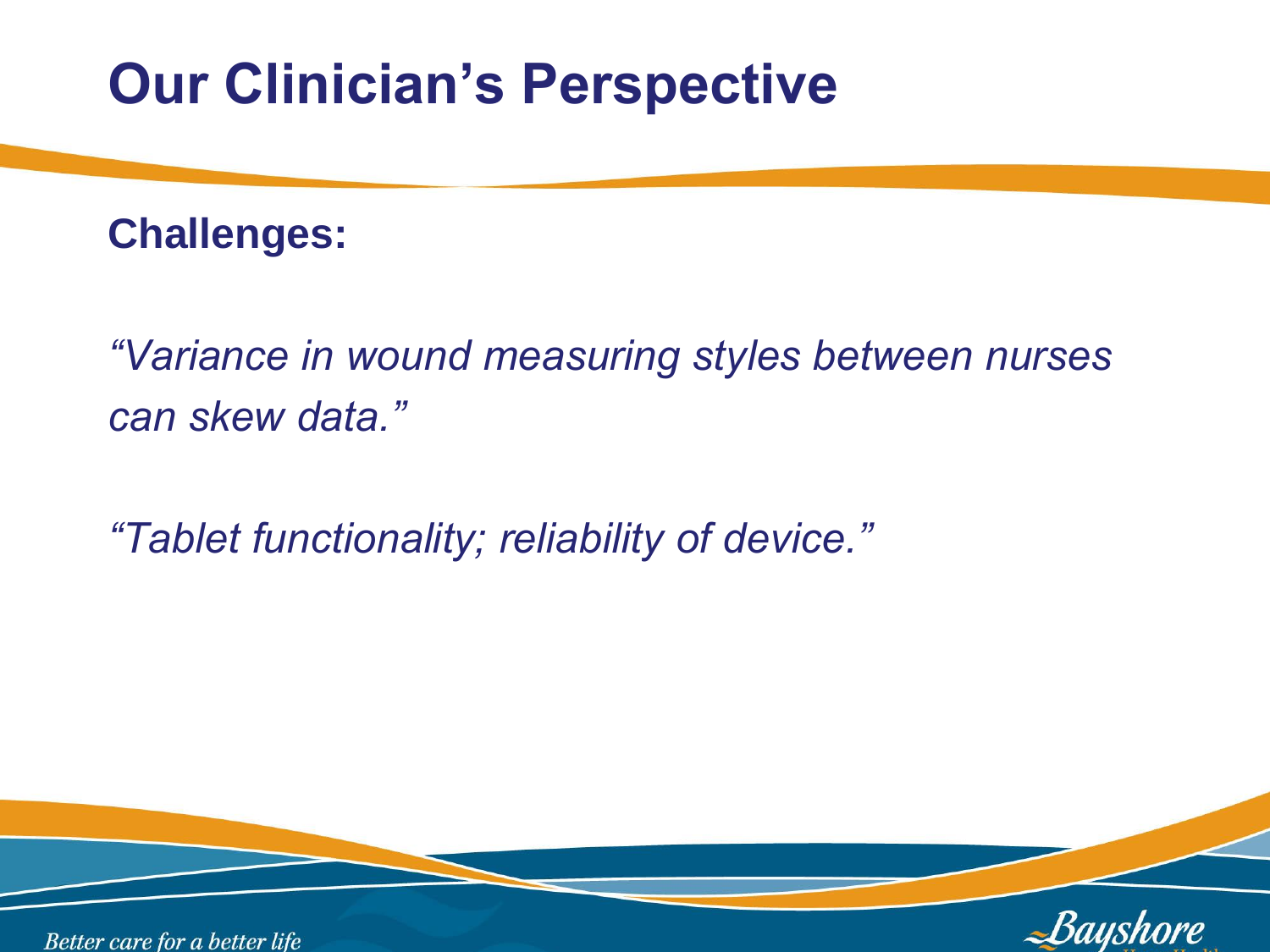## **In Summary**

Development of this report will move our nursing practice forward

Electronic outcome reporting to clinicians holds value not only for our clients, but also for the greater health care system

Bayshore's experience demonstrated the following benefits: